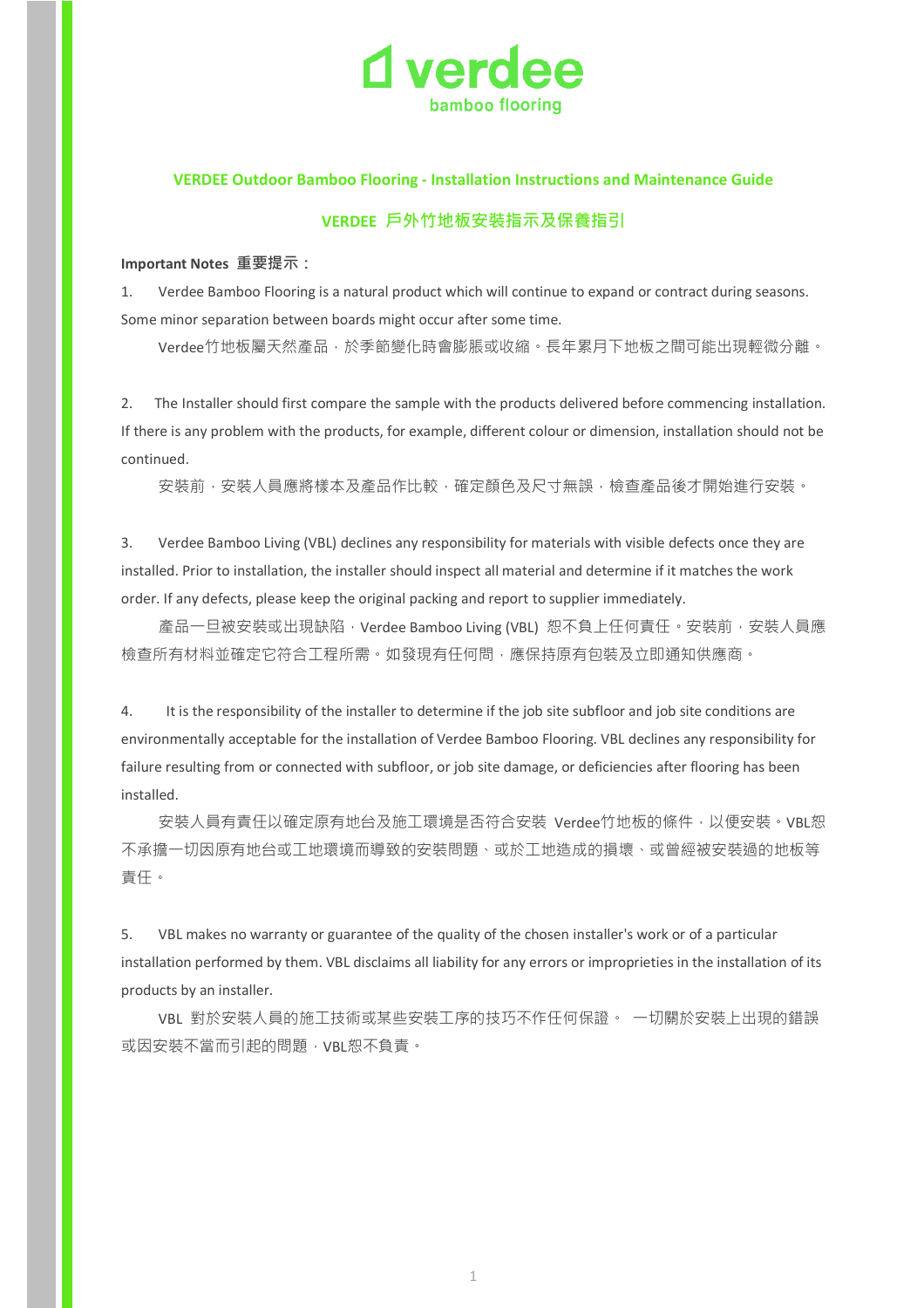



# verdee Outdoor Decking Installation Instructions &

Maintenance Guide

# **Before Installation 安裝前**

To allow the bamboo floors to acclimate to the environment of the job-site, they should be delivered to the job-site at least 48 hours with all boxes opened prior to the installation. Do not unload flooring during wet conditions. Moisture absorbed by the flooring boards will cause them to swell. If the floors installed before acclimation, they will subsequently shrink back to their in-service moisture content. This shrinkage may produce gaps, which will cause problems with the finished floor system.

竹地板材料應該根據實際施工環境於最少 48 小時前送到施工現場,應打開產品包裝箱,讓地板適 應工地環境。切勿卸載地板於潮濕環境,水分或水氣會促使地板發脹。如安裝時未有足夠時間適應, 地板其後會收縮至原有的含水量。這種收縮可能會產生縫隙而在安裝完成後引起問題。

#### **Ventilation 通風**

Good ventilation is essential. A minimum of 100mm high unobstructed continuous airspace should be left along three sides of the deck to allow cross ventilation. Leave sufficient space below the bottom of the deck joist. Without adequate ventilation, the top surface typically appears dry but the deck underneath could be damp from moisture and eventually be damaged.

必須設有良好的通風。確保地面已妥善清理,在龍骨及地面之間必須預留最少100mm 高的空隙讓 兩端及底部通風。龍骨底部應留有空隙。

如果沒有足夠的通風措施,地板表面將呈現乾旱而地板底部則會受濕氣影響呈現潮濕甚至結構遭破 壞。

#### **Moisture Resistance 防潮性**

Verdee Bamboo flooring is made from the highest quality bamboo available. It has stability properties that exceed most wood flooring products. Bamboo is a solid and natural product which will naturally expand when being exposed to moisture. However stability is still higher than similar solid wood flooring. Excessive humidity could cause cupping or buckling, so it is important to clear up water in order to avoid

2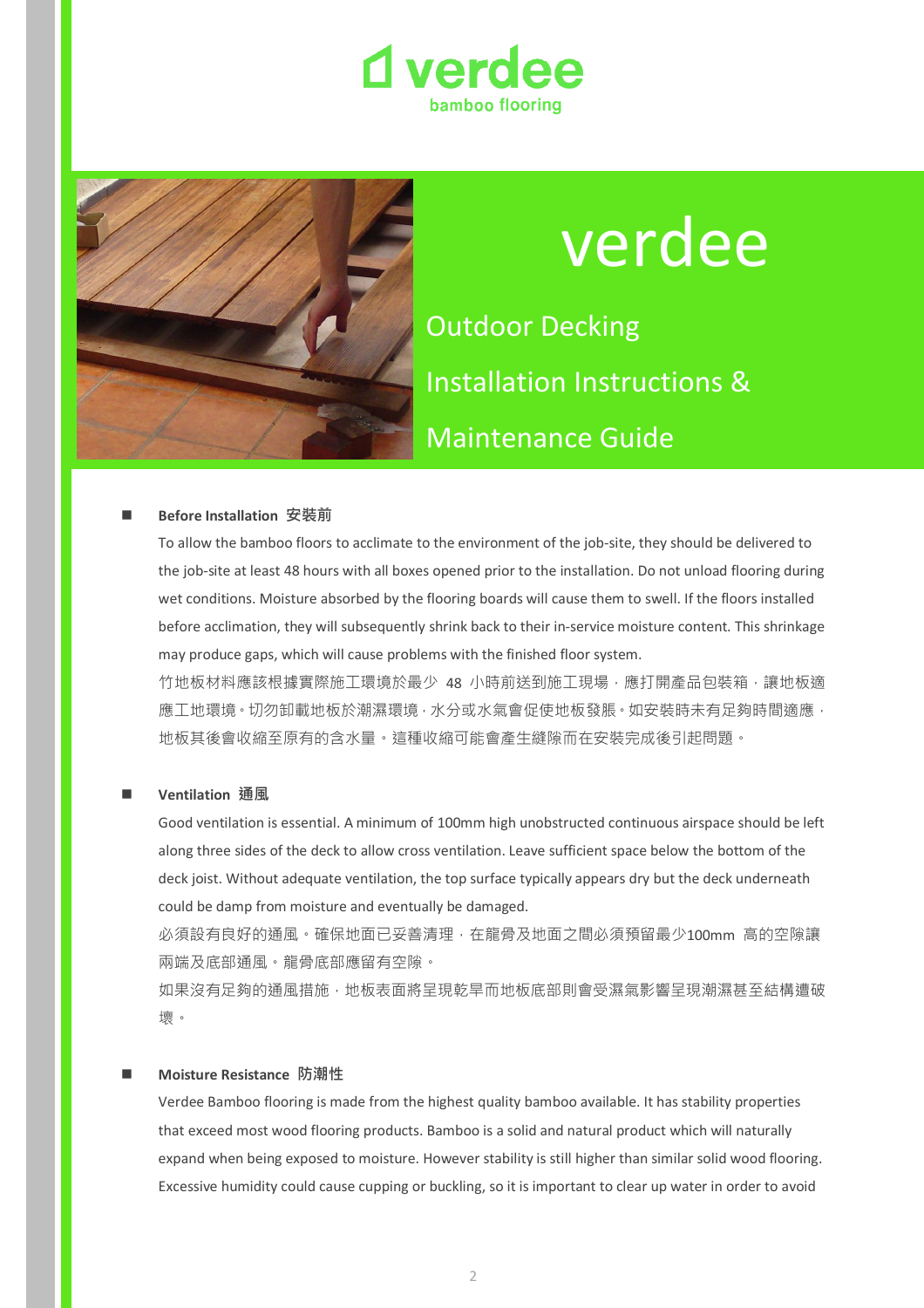

the flooring being soaked and damped. Expansion and contraction is not considered as a defect. Proper acclimation of the bamboo prior to installation can help minimize this naturally occurring phenomenon. Verdee竹地板是由最高品質的竹子製成。它的優異穩定性超越其他大部份實木地板產品。不過,竹 子是一種堅固的天然產物,當暴露於潮濕環境下會自然膨脹,但膨脹幅度通常遠低於同類實木地 板。環境濕度過高可能導致竹地板拱起或屈曲,所以必須定期清理積水以防止底部長期被浸或受 潮。天然物料的膨脹和收縮並不視為缺陷。安裝前讓竹地板完全適應環境,可幫助減少這種自然現 象產生。

#### **Maintenance 保養**

For daily care, clean the flooring with water and a soft brush. Do not use steel wire brush. Maintenance work should be carried out at least every 6 months (depends on the site environment). Clean the surface prior to applying protecting oil while carrying out regular maintenance work. Never paint over surface that may contain dirt or mildew and ensure the flooring is dry and clean before painting. Clear up any drain which may cause water soaking frequently. Please contact VBL for repair whenever exfoliation of coating is being noticed. Bamboo decking requires protection coating or the surface can be damaged when it comes in direct contact with water.

日常清潔只需用清水及軟毛刷子洗刷,切勿使用鋼絲刷子破壞表面的保護層。戶外竹地板應最少每 六個月要進行定期保養 (實際視乎環境而定),塗上戶外地板保護漆前先清潔地板表面,確保地板清 潔及乾燥,切勿塗漆在有污垢及發霉的地板上。經常清理可能引起積水的溝渠,以免地板被浸或受 潮。如表面油漆受損或脫落,請馬上更換或補回專用油漆,以免竹地板直接接觸水份引致發黑或損 壞,亦可聯絡VBL以便及時進行維修避免地板受潮膨脹。